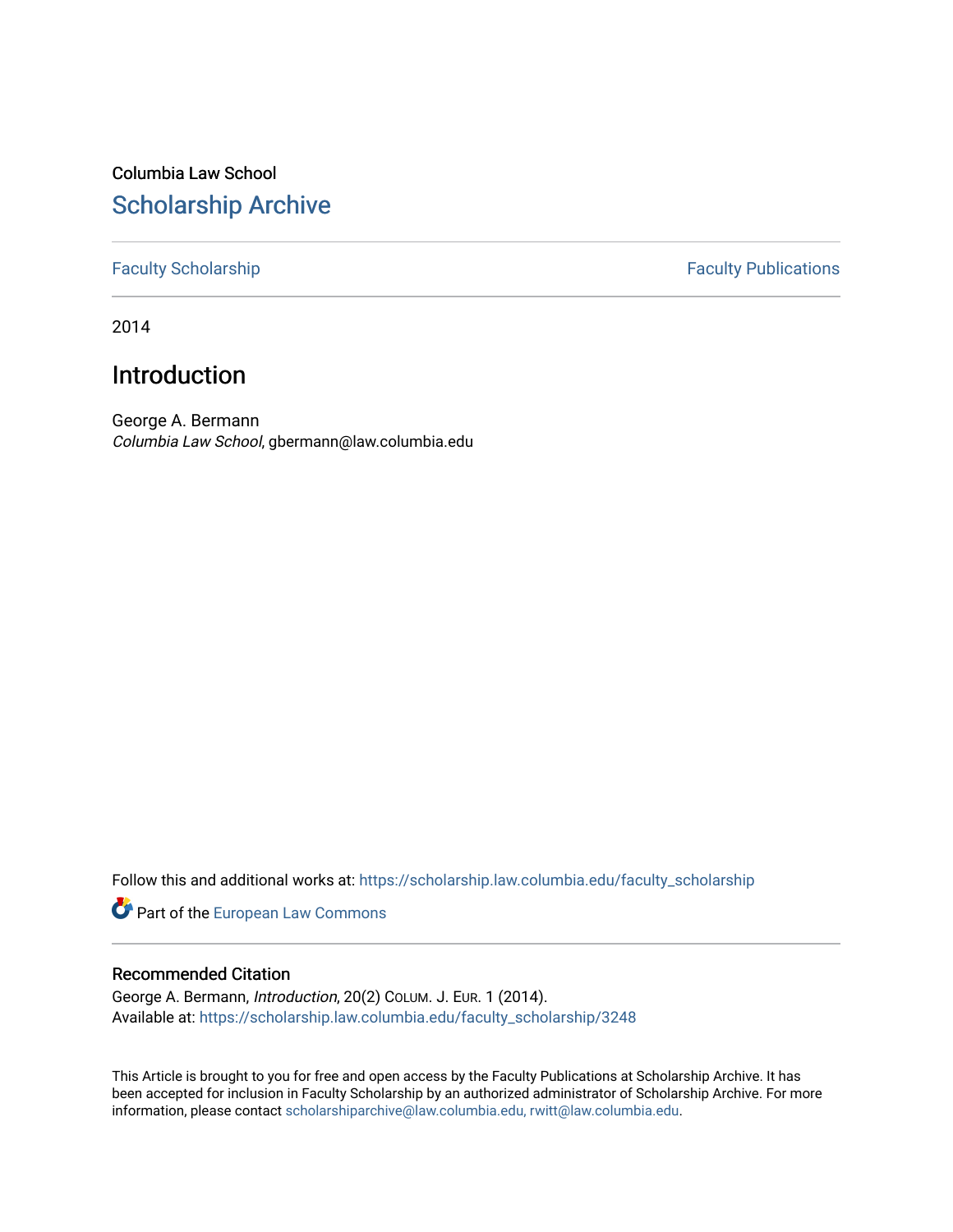#### **INTRODUCTION**

#### *George A. Bermann* **\***

It is an honor to introduce this special issue of the *Columbia Journal of European Law* devoted to the legal method of the European Court of Justice **(ECJ).** That the issue consists of a single article should come as no surprise to anyone acquainted with Judge Koen Lenaerts, whose keen appreciation of the workings of the Court is quite simply unrivaled.

The article that follows is emblematic of Judge Lenaerts's scholarship, which is, **by** its nature, definitive of whatever subject it addresses: comprehensive, authoritative, and unfailingly insightful, yet eminently readable. That is why the *Journal* was so pleased and honored to have Judge Lenaerts as its Twentieth Anniversary Keynote Speaker, delivering the address from which this article grows.

Also emblematic is the article's particular co-authorship: throughout his career, Judge Lenaerts has perfected the art of mentorship, co-authoring extensively with younger scholars and practitioners, all of whom-without exception-have gone on to sterling careers in one sector or another of the legal or academic profession. The article that follows, co-authored with the Judge's law clerk, José A. Gutiérrez-Fons, follows that tradition. To write with Judge Lenaerts means to collaborate, and to collaborate with him is a rare and treasured opportunity. Over the past twenty years, *the Journal's* editors and Judge Lenaerts's students at the Institute of European Law at the University of Leuven have enjoyed their own collaborative experience, growing out of Judge Lenaerts's inspired idea of having outstanding Institute students research and write the case notes that have enriched every single *Journal* issue from the *Journal's* inception to this day.

There is another aspect of the article that warrants underscoring as paradigmatic of Judge Lenaerts's work. Judge Lenaerts has been a student of, and is a scholar of, American constitutional law, and his scholarship is suffused with an appreciation of comparative law in general and comparison with the United States law in particular. **My** first opportunity to work with Judge Lenaerts arose in precisely this context-a program at the University of Leuven on comparative American and European constitutional law, entitled appropriately, for the year **1987,** "Two Hundred Years of **U.S.** Constitution and Thirty Years of **EEC** Treaty: Outlook for a Comparison."

Jean Monnet Professor of **EU** Law, Walter Gellhorn Professor of Law; Director, Center for International Commercial and Investment Arbitration, Columbia Law School. Chair of the Executive Editorial Board, *The Columbia Journal of European Law*.